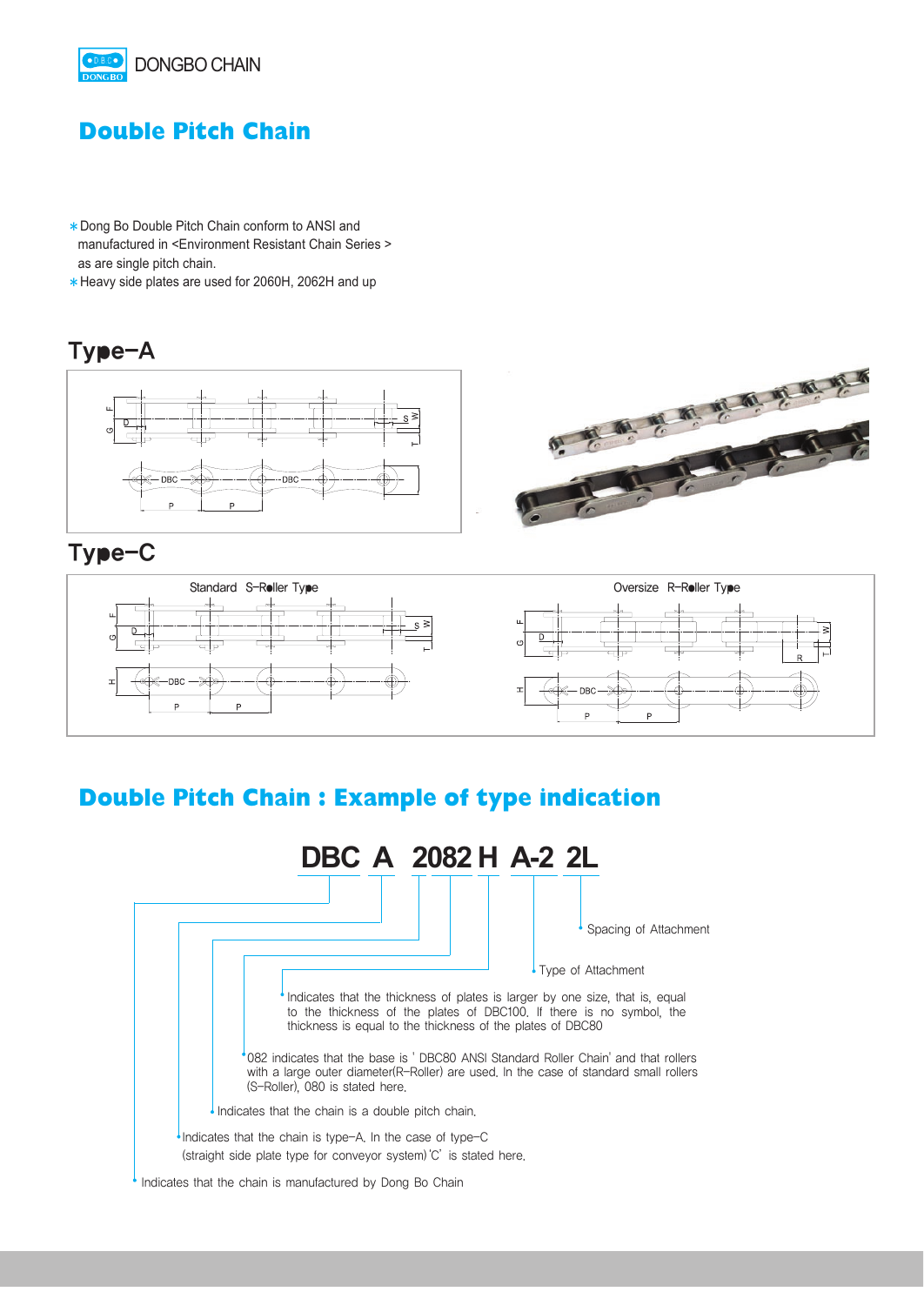

## **Double Pitch Chain**

| <b>DONG BO</b><br>Chain No. | Pitch        | Inner<br>Width | Roller<br><b>Dia</b><br>S-Roller | <b>Roller Dia</b><br>R-Roller | Pin         |               |          | Plate |          | Avg<br><b>Breaking</b><br>Load | max<br>Allowable<br>Load | Approx.<br>Weight |
|-----------------------------|--------------|----------------|----------------------------------|-------------------------------|-------------|---------------|----------|-------|----------|--------------------------------|--------------------------|-------------------|
|                             | $\mathsf{P}$ | W<br>min       | S<br>max                         | $\mathsf{R}$                  | F           | ${\mathsf G}$ | D<br>max | T     | Н<br>max | kgf                            | kgf                      | kg/m              |
| unit:mm<br>Type-A           |              |                |                                  |                               |             |               |          |       |          |                                |                          |                   |
| <b>DBC A2040</b>            | 25.40        | 7.95           | 7.94                             |                               | 8.25        | 9.95          | 3.97     | 1.5   | 12.0     | 1,700                          | 270                      | 0.40              |
| <b>DBC A2050</b>            | 31.75        | 9.53           | 10.16                            | $\overline{\phantom{a}}$      |             | 10.30 12.00   | 5.09     | 2.0   | 15.0     | 2,800                          | 450                      | 0.66              |
| <b>DBC A2060</b>            | 38.10        | 12.70          | 11.91                            | $\overline{\phantom{a}}$      |             | 12.85 14.75   | 5.96     | 2.4   | 18.0     | 4,100                          | 660                      | 0.96              |
| <b>DBC A2080</b>            | 50.80        | 15.88          | 15.88                            | $\overline{\phantom{a}}$      |             | 16.25 19.25   | 7.94     | 3.2   | 24.1     | 7,000                          | 1,150                    | 1.73              |
| <b>DBC A2100</b>            | 63.50        | 19.05          | 19.05                            | $\overline{\phantom{a}}$      | 19.75 22.85 |               | 9.54     | 4.0   | 30.1     | 11,000                         | 1,900                    | 2.57              |
| <b>DBC A2120</b>            | 76.20        | 25.40          | 22.23                            | $\overline{\phantom{a}}$      | 24.90 28.90 |               | 11.11    | 4.8   | 36.2     | 15,400                         | 2,600                    | 3.68              |
| Type-C                      |              |                |                                  |                               |             |               |          |       |          |                                |                          |                   |
| <b>DBC C2040</b>            | 25.40        | 7.95           | 7.94                             |                               | 8.25        | 9.95          | 3.97     | 1.5   | 12.0     | 1,700                          | 270                      | 0.51              |
| <b>DBC C2042</b>            |              |                |                                  | 15.88                         |             |               |          |       |          |                                |                          | 0.87              |
| <b>DBC C2050</b>            | 31.75        | 9.53           | 10.16                            | $\overline{\phantom{a}}$      |             | 10.30 12.00   | 5.09     | 2.0   | 15.0     | 2,800                          | 450                      | 0.84              |
| <b>DBC C2052</b>            |              |                |                                  | 19.05                         |             |               |          |       |          |                                |                          | 1.30              |
| <b>DBC C2060H</b>           | 38.10        | 12.70          | 11.91                            |                               |             | 14.55 16.55   | 5.96     | 3.2   | 18.1     | 4,100                          | 660                      | 1.51              |
| <b>DBC C2062H</b>           |              |                | ٠                                | 22.23                         |             |               |          |       |          |                                |                          | 2.19              |
| <b>DBC C2080H</b>           | 50.80        | 15.88          | 15.88                            |                               |             | 18.30 20.90   | 7.94     | 4.0   | 24.1     | 7,000                          | 1,150                    | 2.66              |
| <b>DBC C2082H</b>           |              |                |                                  | 28.58                         |             |               |          |       |          |                                |                          | 3.68              |
| <b>DBC C2100H</b>           | 63.50        | 19.05          | 19.05                            |                               |             | 21.80 24.50   | 9.54     | 4.8   | 30.1     | 11,000                         | 1,900                    | 3.99              |
| <b>DBC C2102H</b>           |              |                |                                  | 39.67                         |             |               |          |       |          |                                |                          | 6.30              |
| <b>DBC C2120H</b>           | 76.20        | 25.40          | 22.23                            | $\overline{\phantom{a}}$      |             | 26.95 30.55   | 11.11    | 5.6   | 36.2     | 15,400                         | 2,600                    | 5.35              |
| <b>DBC C2122H</b>           |              |                |                                  | 44.45                         |             |               |          |       |          |                                |                          | 8.60              |
| <b>DBC C2160H</b>           | 101.60       |                | 28.58                            |                               |             | 33.65 38.45   | 14.29    | 7.2   | 48.2     | 26,300                         | 4,300                    | 9.42              |
| <b>DBC C2162H</b>           |              | 31.75          |                                  | 57.15                         |             |               |          |       |          |                                |                          | 11.79             |

\* C2040~: standard S-Roller Type \* C2040~: standard S-Roller Type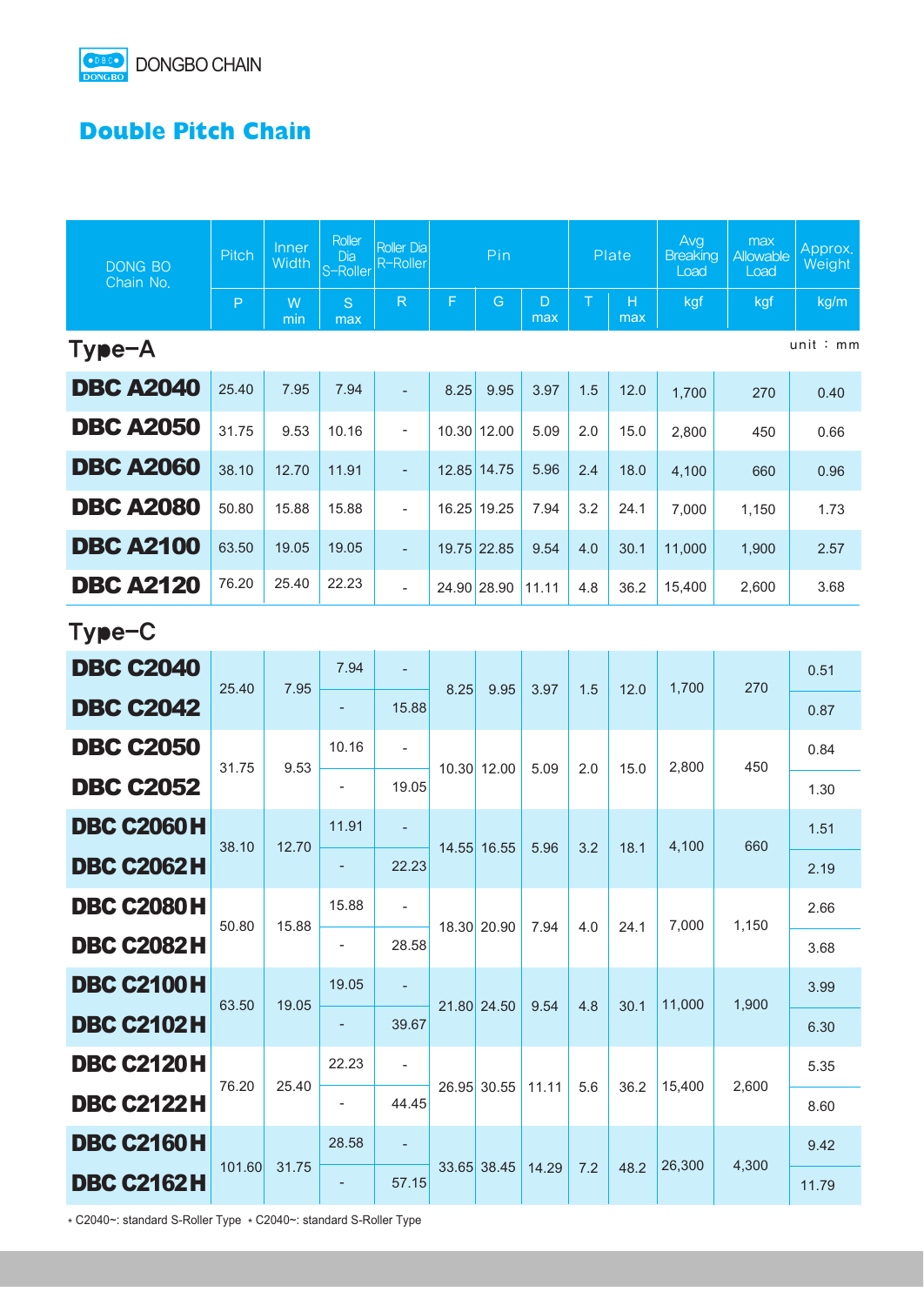

### **Double Pitch Attachment Chain**



�Att.=Attachment